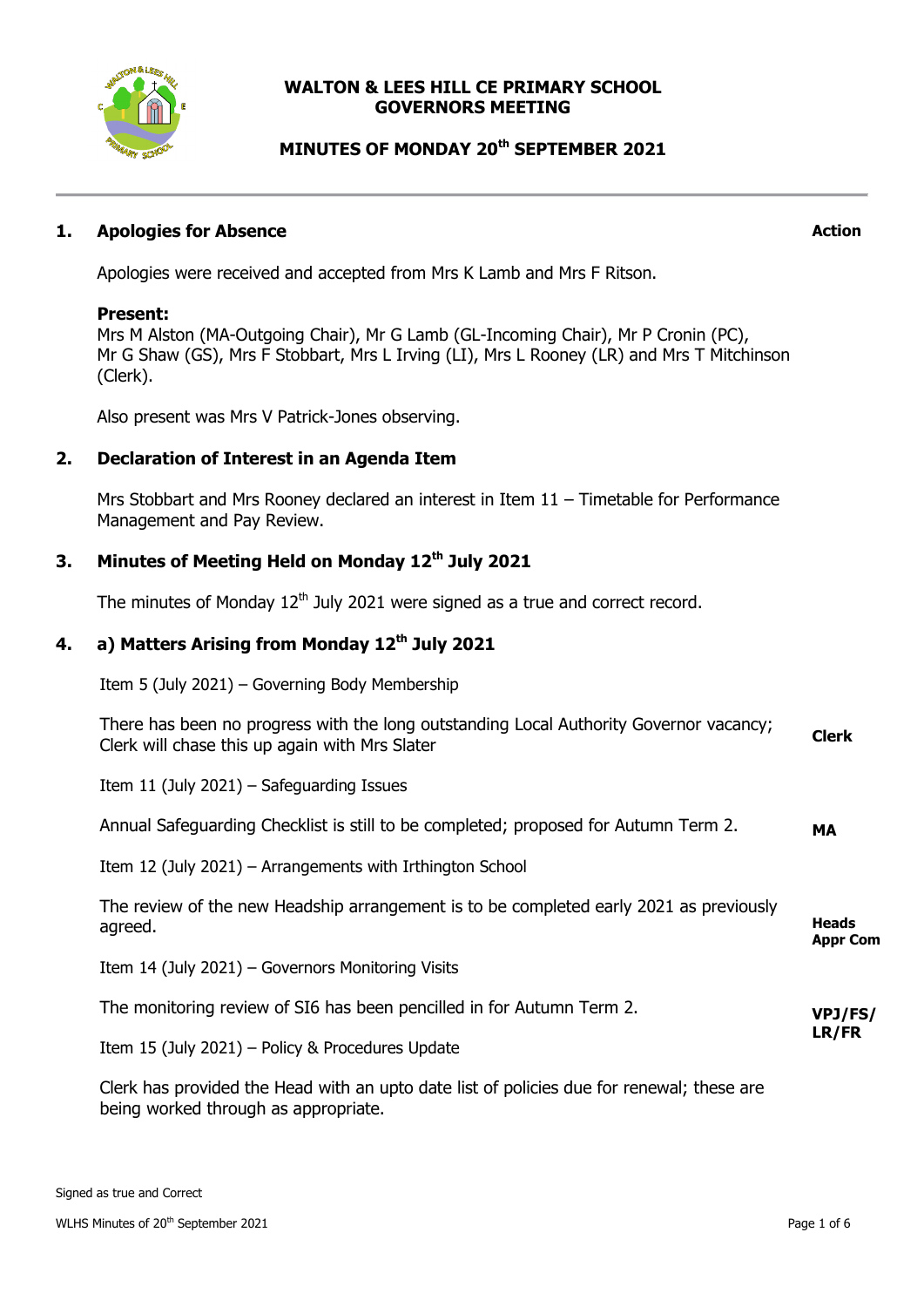# **b) Outstanding RAIL Actions**

17<sup>th</sup> May 2018

The Inclusion Policy is still to be reviewed and updated to include roles; this is on-going.

30th November 2020

All Declarations of Business Interests have now been updated.

22<sup>nd</sup> February 2021

The monitoring visit on Guided Reading Sessions has now been completed; see Item 9 of this agenda.

### **5. Election of Officers**

Clerk took over the Chair at this point in the meeting and nominations were invited for the various offices resulting in the following appointments -

### **Chair – Mr Graham Lamb Vice-Chair** – **Mrs Mary Alston Link Governor – Mrs Tracey Mitchinson as Clerk**

The following were appointed as Chairs of the sub-committees for the year – Finance & Leadership Committee – Mr Graham Shaw Health, Safety, Buildings & Premises Committee – Mr Graham Lamb Teaching & Learning Committee – Mrs Vicki Patrick-Jones (appointment pending) Headteachers Appraisal Committee – Mrs Mary Alston

Parent Liaison Governor – Mrs Laura Irving

The Clerk then handed the Chair over to Mr Lamb followed by Mrs Stobbart thanking Mrs Alston for all her work and commitment to the school during her years as Chair.

# **6. Governing Body Membership Including Committee Structures**

The vacancy for an LA Governor is still outstanding despite having a candidate and making County aware of this; we have heard nothing back from County since the last meeting so the Clerk will chase them up again. **Clerk** 

Mrs Lamb's term as Parent Governor comes to an end on 22<sup>nd</sup> September 2021; notification of the vacancy will be sent to all parents who will be invited to apply for the role.

Committee structures were reviewed and agreed in light of the changes to personnel; Clerk will update proforma and send to all Governors. **Clerk**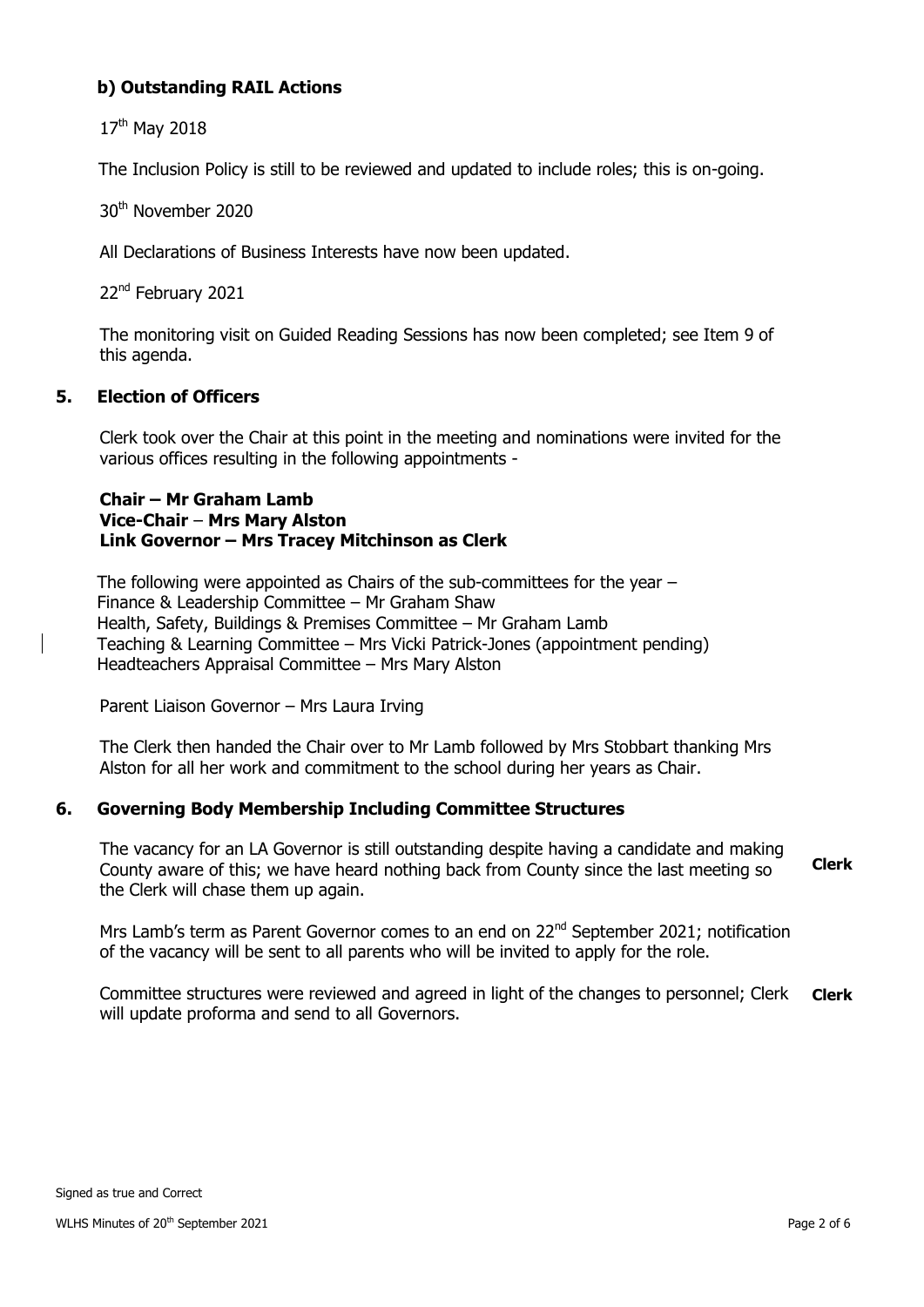## **7. Finance & Leadership Committee Report**

There has been no meeting of the Finance & Leadership Committee since the last FGB but it was noted that Mrs Stobart and Mrs Rooney are meeting with Kim Brown on Monday  $11<sup>th</sup>$ October 2021 to discuss setting the budget and would like to call a meeting of this committee following that; this has been arranged for Monday  $18<sup>th</sup>$  October 2021, 11am at school.

A review of the Pupil Premium and Sports Funding spends will also need to be completed at this time. **F&L Comm**

Mrs Stobbart and Mrs Rooney have also met with Edspace to discuss the installation of the daily mile track.

Balance carry forward for the year at present is approx. £39,864.

Governors Account Balance as at 19<sup>th</sup> September 2021 is £25,166.45.

### **8. Health, Safety, Buildings & Premises Committee Report**

There has been no meeting of the HSBP Committee since the last FGB but it was noted that work has been completed during the Summer break; namely decorating in classrooms, renewal of canopy over infant outside area and repairs to ceiling in the infant classroom.

There were some issues around pupils return to school regarding Covid regulations but these were all resolved.

#### **9. Teaching & Learning Committee Report**

The committee completed a review of SI2 by attending a whole school guided reading session; the written report was available to all Governors prior to this meeting.

Key issues and recommended actions for the Governing Body -

• To support the quided reading sessions including the purchase of more resources.

It was reported that the recommendation of purchasing more resources has already been completed by school.

#### **10. Headteachers Report**

Mrs Stobbart provided Governors with a written report prior to the meeting, a copy of which is attached with the agenda papers.

It was noted that although attendance figures were low at 93.84% for the first week of term this has now gone up; a lot of illnesses were reported along with the theory that parents are more inclined to keep their child off school due to the risk that it could be Covid.

It has been brought to the schools attention that the School Lettings Policy is quite unfriendly and may deter people from using the school grounds and facilities outside of school hours; Mrs Stobbart and Mrs Rooney have reviewed this and Clerk is to amend as agreed.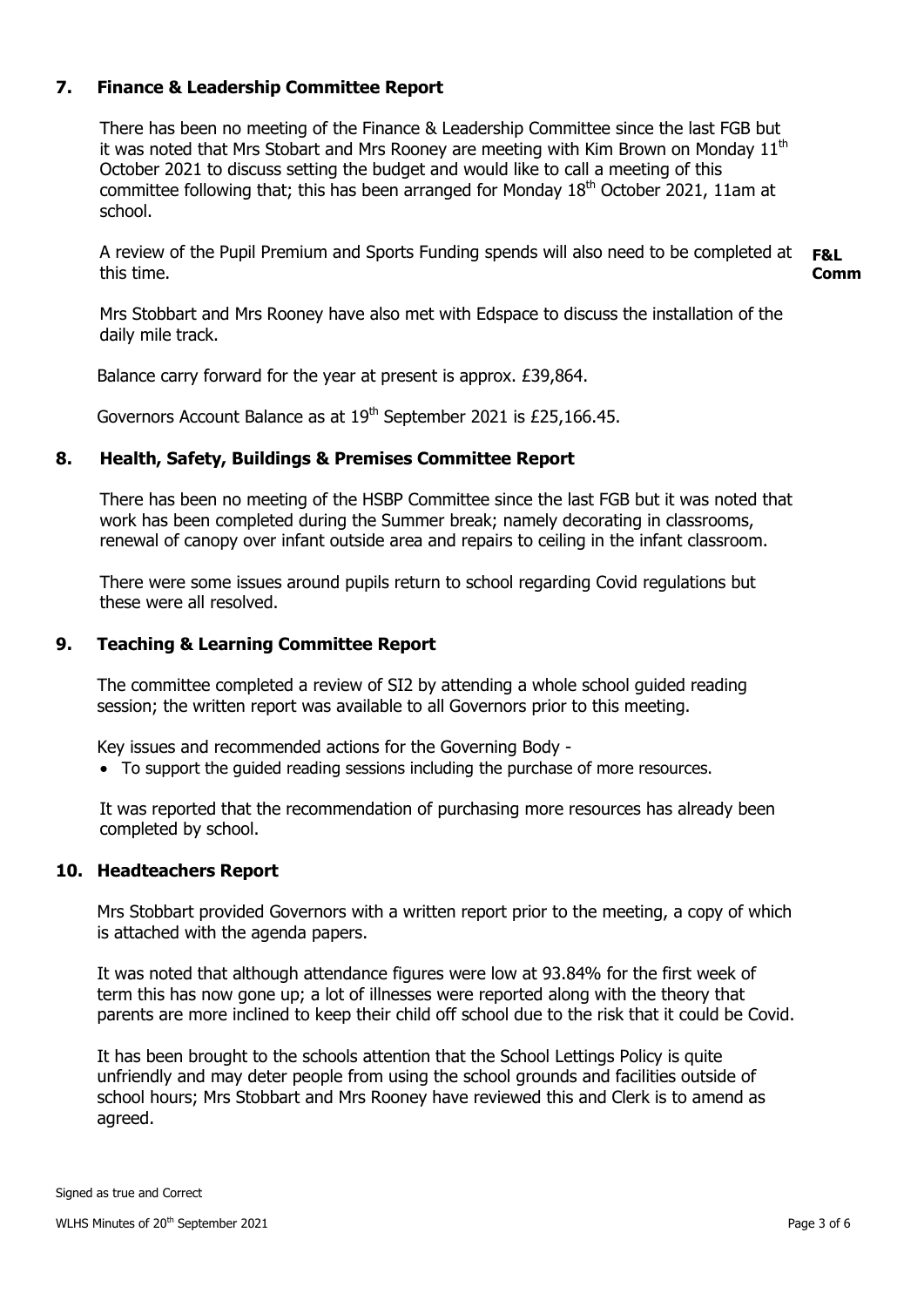Walton Parish Council are now using the printing facilities at school for their parish newsletter and it is hoped this is just the start of the partnership.

A villager brought to the schools attention the 'Daft As A Brush Charity' and their appeal for schools to design the livery and name an ambulance that the Charity then use to transport Cancer patients to and from their homes to hospital; the children submitted their name and design and the vehicle will be ready to use very soon, some children have also been asked to visit the hospital.

Correspondence has been received from a local Headteacher asking about the location of our new signage; it was noted that they are all in our catchment area and a reply to this effect was returned.

As part of the consultation into the provision for 2 year olds starting at school, Vanessa O'Dea from Diocesan Board of Education has been in contact and will be visiting school on Thursday  $30<sup>th</sup>$  September 2021 to discuss further any issues they need clarification with, the main downside they see is possibly our location.

Mr Shaw asked, With Brampton Primary School being full, what were County doing, if anything to inform parents of other schools in the area?

They were asking parents to take pupils to their next nearest school which isn't flagged as us; in fact we were way down the list of options. Mrs Stobbart has spoken to Admissions to see if there is anything they can do to help and will speak to the Diocese when they visit next week and has also contacted Lindsey Slater for advice.

Mrs Patrick-Jones asked, What will happen when the new houses are all completed in Brampton?

It should be in the Builders conditions that they build new classrooms to support the additional homes but we do not know for sure what arrangements have been agreed.

Mr Shaw mentioned the possibility of contacting the County Councillor for our area to see if there is any support they can offer us; it was decided that the children should write and invite him along to see the school.

**FS/LR**

Quotes are still being drawn up for the proposed outdoor classroom facilities.

Mrs Stobbart reported that the Summer holiday clubs were very well attended and good feedback has been received from parents of children who do not attend school and asked if the Governors would like to cover the cost of £232 incurred by the school; this was agreed.

The recent camp out at school was amazing and plans are afoot for a repeat event.

Two 2 year old children have joined school this term with the possibility of more joining in the coming weeks.

Toddler group will be recommending on Thursday 23<sup>rd</sup> September 2021.

A new interactive sports activity board has been installed and is a big hit with pupils and staff alike.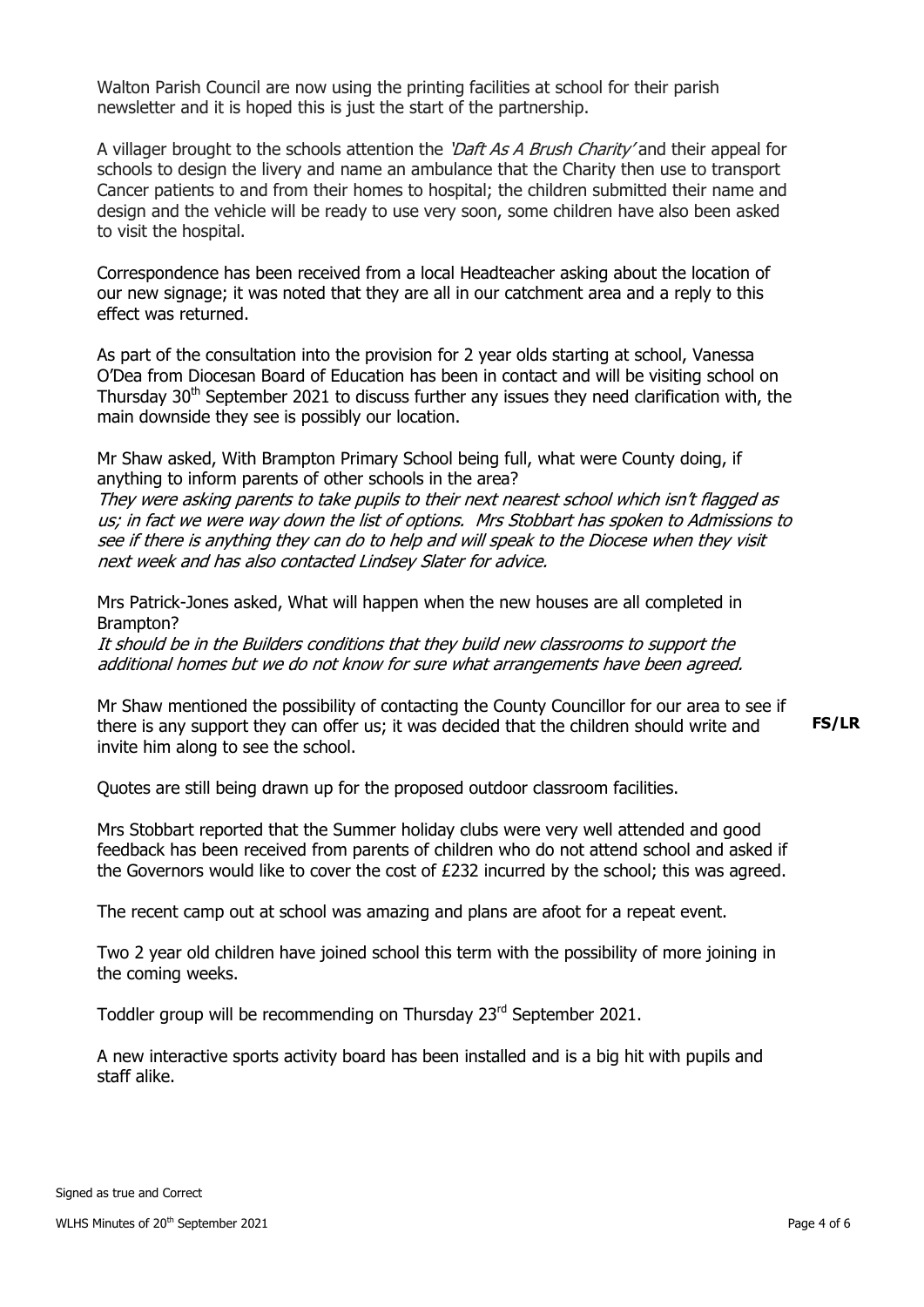There has been a revision to the notified term dates due to the Queens Jubilee giving us an extra bank holiday next year; in line with other schools in the area this will mean that school will break up for Christmas on Thursday  $16<sup>th</sup>$  December 2021 and not the Friday as previously stated.

Following on from a recent Heads meeting it is noted that the Complaints Policy needs reviewed as a matter of urgency as is has been flagged there is some discrepancies in the County version of this policy; Mrs Stobbart and Mrs Rooney are to look at this. **FS/LR**

There will be another Teaching Student coming to school to complete their placement from University of Cumbria; it is hoped that this also helps promote the profile of the school.

New certificates of achievement are in use for the pupils at school; these have gone down a treat with the first recipients and Governors were treated to a sneaky smell too.

#### **11. Timetable for Performance Management & Pay Reviews**

Mrs Stobart is to contact Chris Boucetla to arrange to conduct her and Mrs Rooneys Headteacher Performance Management Review this year and inform Headteachers Appraisal Committee so they can attend the follow up meeting with feedback being presented to the Governors at the next full Governors meeting. **FS/LR MA/LI**

Mrs Stobbart and Mrs Rooney will carry out the appraisals of the teaching and support staff at school as normal. **FS/LR**

#### **12. Link Governor Report**

No new courses were noted from County and mention was given to the NGA E-learning service again, Clerk is to send out the link again to all Governors.

#### **13. Safeguarding Issues**

Two safeguarding issues were brought to schools attention over the summer holiday period and school are continuing to monitor these appropriately.

Mrs Alston is still to complete the annual Safeguarding Checklist; this has now been scheduled for Autumn Term 2. **MA**

#### **14. Governors Monitoring Visit**

The monitoring of SI6 - To develop systems and processes to support staff and children's health and well-being in the best way that we can – will take place on Friday  $15<sup>th</sup>$  October 2021, 1pm at school. **FS/LR/ FR/VPJ**

#### **15. Policy & Procedure Updates**

The following policies were adopted/re-adopted at this meeting: - Lettings Policy & Procedures (v3)

Noted changes from Kym Allan:

- Child Protection & Safeguarding Policy & Procedures (v6)
- Code of Conduct for Staff & Other Adults (v5)